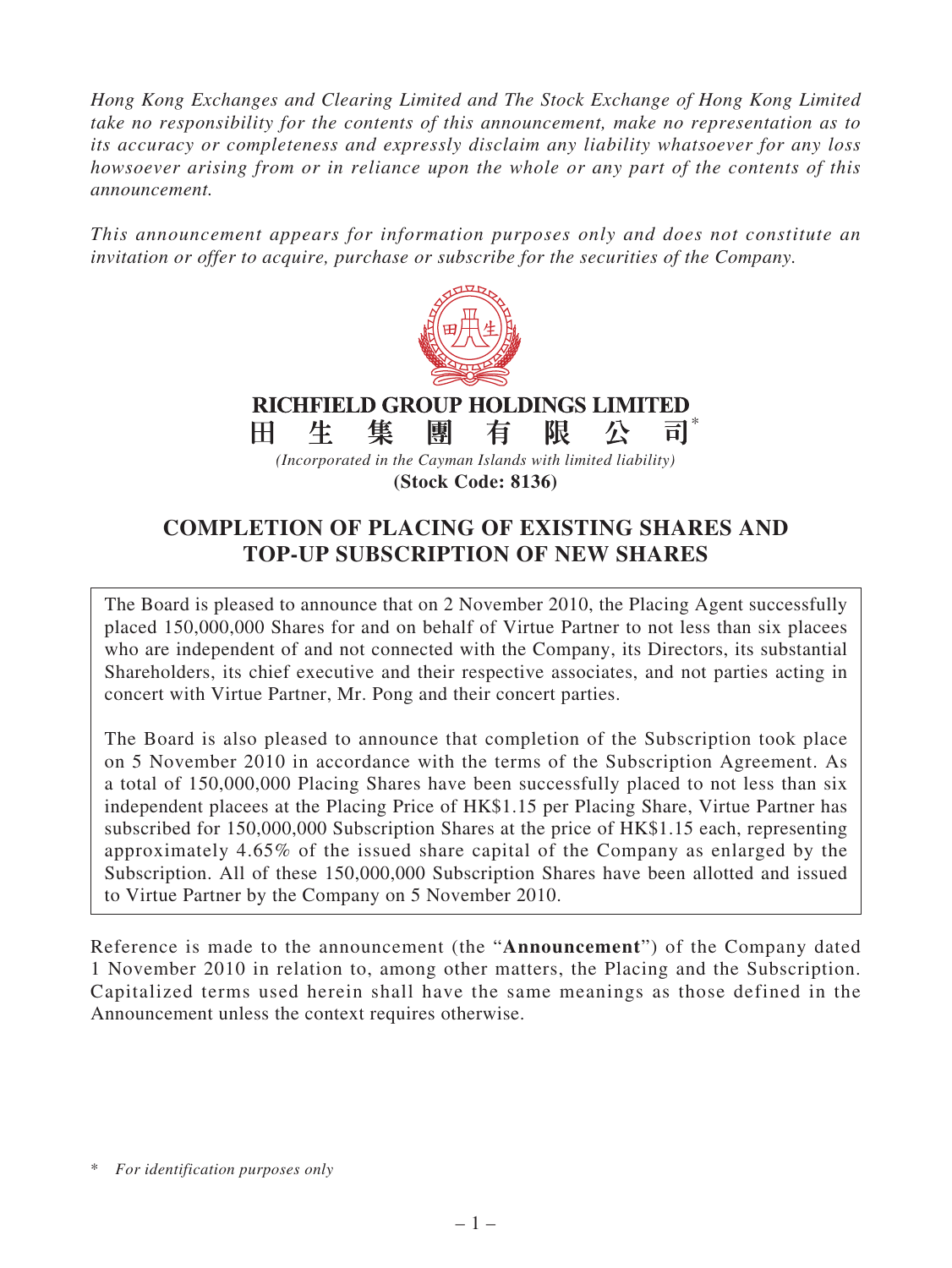# **COMPLETION OF PLACING OF EXISTING SHARES**

On 2 November 2010, the Placing Agent successfully placed 150,000,000 Shares for and on behalf of Virtue Partner to not less than six placees who are independent of and not connected with the Company, its Directors, its substantial Shareholders, its chief executive and their respective associates, and not parties acting in concert with Virtue Partner, Mr. Pong and their concert parties.

### **COMPLETION OF TOP-UP SUBSCRIPTION OF NEW SHARES**

The Board is pleased to announce that completion of the Subscription took place on 5 November 2010 in accordance with the terms of the Subscription Agreement. As a total of 150,000,000 Placing Shares have been successfully placed to not less than six independent placees at the Placing Price of HK\$1.15 per Placing Share, Virtue Partner has subscribed for 150,000,000 Subscription Shares at the price of HK\$1.15 each, representing approximately 4.65% of the issued share capital of the Company as enlarged by the Subscription. All of these 150,000,000 Subscription Shares have been allotted and issued to Virtue Partner by the Company on 5 November 2010.

As at the date of this announcement, the Company has 3,228,500,000 Shares in issue. The shareholding structure of the Company before and after completion of the Placing and the Subscription is as follows:

| <b>Shareholder</b>                                                                 | <b>Notes</b>     | <b>Immediately</b><br>before completion<br>of the Placing and<br>the Subscription |          | <b>Shareholding</b><br>immediately<br>after completion of<br>the Placing in full<br>but before completion<br>of the Subscription |        | As at the date of<br>this announcement,<br>i.e. Shareholding<br>immediately after<br>completion of the<br>Placing and the<br><b>Subscription in full</b> |        |
|------------------------------------------------------------------------------------|------------------|-----------------------------------------------------------------------------------|----------|----------------------------------------------------------------------------------------------------------------------------------|--------|----------------------------------------------------------------------------------------------------------------------------------------------------------|--------|
|                                                                                    |                  | No. of shares                                                                     | $\%$     | No. of shares                                                                                                                    | $\%$   | No. of shares                                                                                                                                            | $\%$   |
| Substantial/controlling<br>shareholders                                            |                  |                                                                                   |          |                                                                                                                                  |        |                                                                                                                                                          |        |
| Virtue Partner Group Limited                                                       | $\mathbf{1}$     | 936,794,000                                                                       | 30.43    | 786,794,000                                                                                                                      | 25.56  | 936,794,000                                                                                                                                              | 29.02  |
| Richfield (Holdings) Limited                                                       | $\boldsymbol{2}$ | 760,000,000                                                                       | 24.69    | 760,000,000                                                                                                                      | 24.69  | 760,000,000                                                                                                                                              | 23.54  |
| Mr. Pong                                                                           | 1                | 352,176,000                                                                       | 11.44    | 352,176,000                                                                                                                      | 11.44  | 352,176,000                                                                                                                                              | 10.91  |
| Subtotal of Virtue Partner,<br>Mr. Pong and parties<br>acting in concert with them |                  | 2,048,970,000                                                                     | 66.56    | 1,898,970,000                                                                                                                    | 61.69  | 2,048,970,000                                                                                                                                            | 63.47  |
| <b>Public shareholders</b><br>The Placees                                          |                  | $\theta$                                                                          | $\theta$ | 150,000,000                                                                                                                      | 4.87   | 150,000,000                                                                                                                                              | 4.65   |
| Other public Shareholders                                                          |                  | 1,029,530,000                                                                     | 33.44    | 1,029,530,000                                                                                                                    | 33.44  | 1,029,530,000                                                                                                                                            | 31.88  |
| Total                                                                              |                  | 3,078,500.000                                                                     | 100.00   | 3,078,500.000                                                                                                                    | 100.00 | 3,228,500,000                                                                                                                                            | 100.00 |